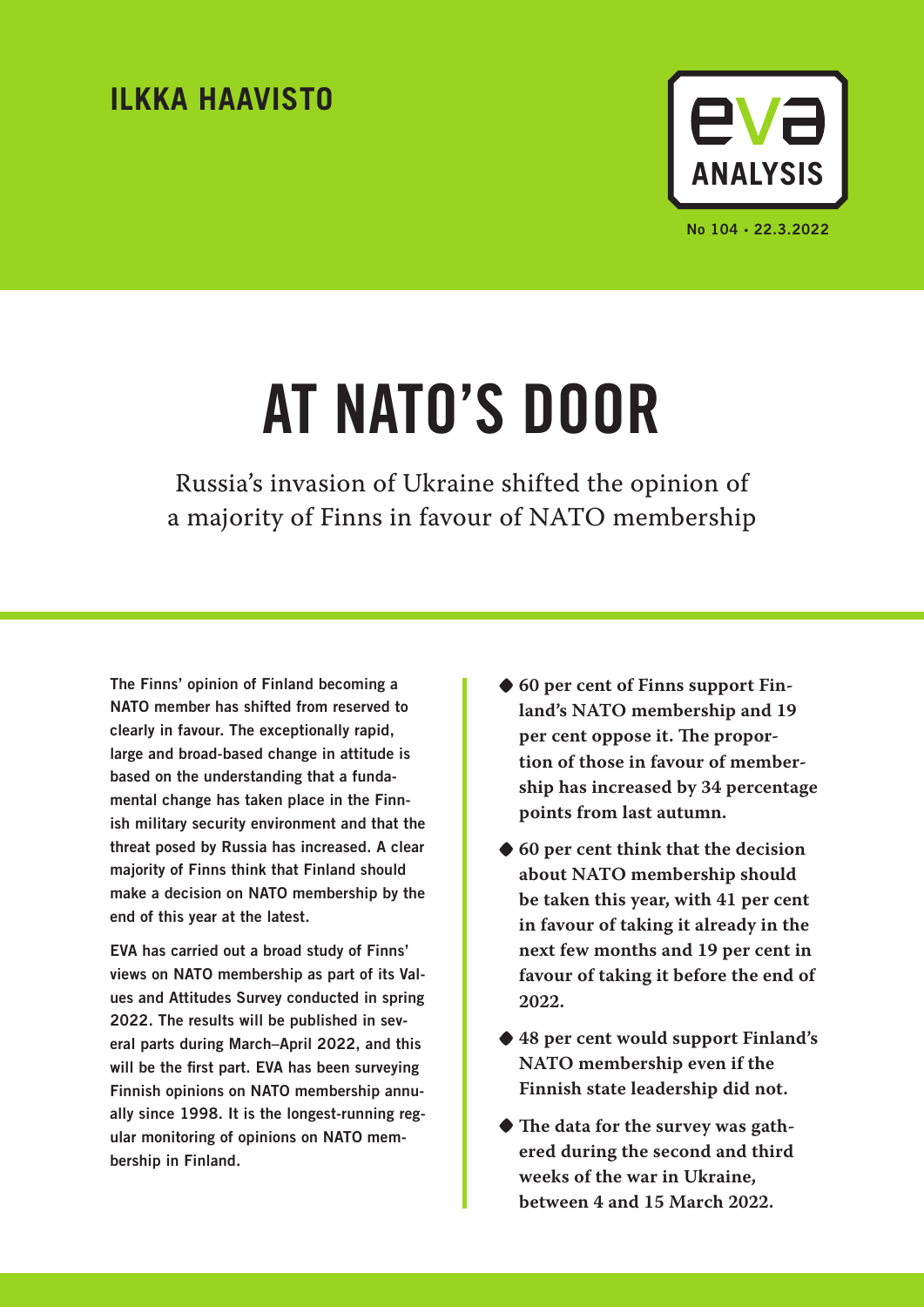ussia's invasion of Ukraine has shifted the opinion of a majority of Finns in favour of Finland's membership of the North Atlantic Treaty Organisation NATO. In EVA's Values and Attitudes Survey, a clear majority of ussia's invasion of Ukraine has shifted the opinion of a majority of Finns in favour of Finland's membership of the North Atlantic Treaty Organisation NATO. In EVA's Finns (60 per cent) is in favour of Finland joining NATO. 19 per cent are against membership and 21 per cent did not express a preference (Figure 1).

The has been a massive change in the Finns' attitude towards NATO membership since last autumn, when 26 percent of Finns were in favour of and 40 per cent against membership.<sup>1</sup> The proportion of those in favour of membership has increased by 34 percentage points and the proportion of those against has halved.

The change is beyond comparison, both in terms of size and speed, in EVA's Values and Attitudes Survey, which has been conducted for a longer period than any other regular survey in Finland on support for NATO membership.2 It has a  $\operatorname*{standardised}$  query context and its data is gathered  $\qquad$  sh over a longer period than in many other surveys, which increases the reliability and comparability of the data in comparison to opinion surveys conducted on one day. The extensive data collected countries bel

from more than 2,000 respondents also provides valuable information on how the views are distributed demographically.

The change in attitudes observed in the survey is a result of the Finns' reaction to the change in their security environment, which seems to have left the old security policy philosophy, which had

dominated in Finland for many years, without a foundation. Only 11 per cent of the respondents felt that Finland is not subject to any real military threats, but as

### **Perception of threat has changed dramatically.**

much as 74 per cent now feel that there are military threats (Figure 2). The perception of Finland's military security threats has changed dramatically from the early years of the 21st century. Still in ducted for a lon-  $\,$  2007, one in two (49%) respondents considered any military threat to Finland largely hypothetical.

> The Finns have now seen the truth. Russia has shown that it does not respect its neighbours' sovereignty. The war in Ukraine has also made real the terrible nature of a defensive war fought on a country's own territory and made it clear that countries belonging to NATO cannot bring their

# FIGURE 1. "Finland should join NATO" (%)

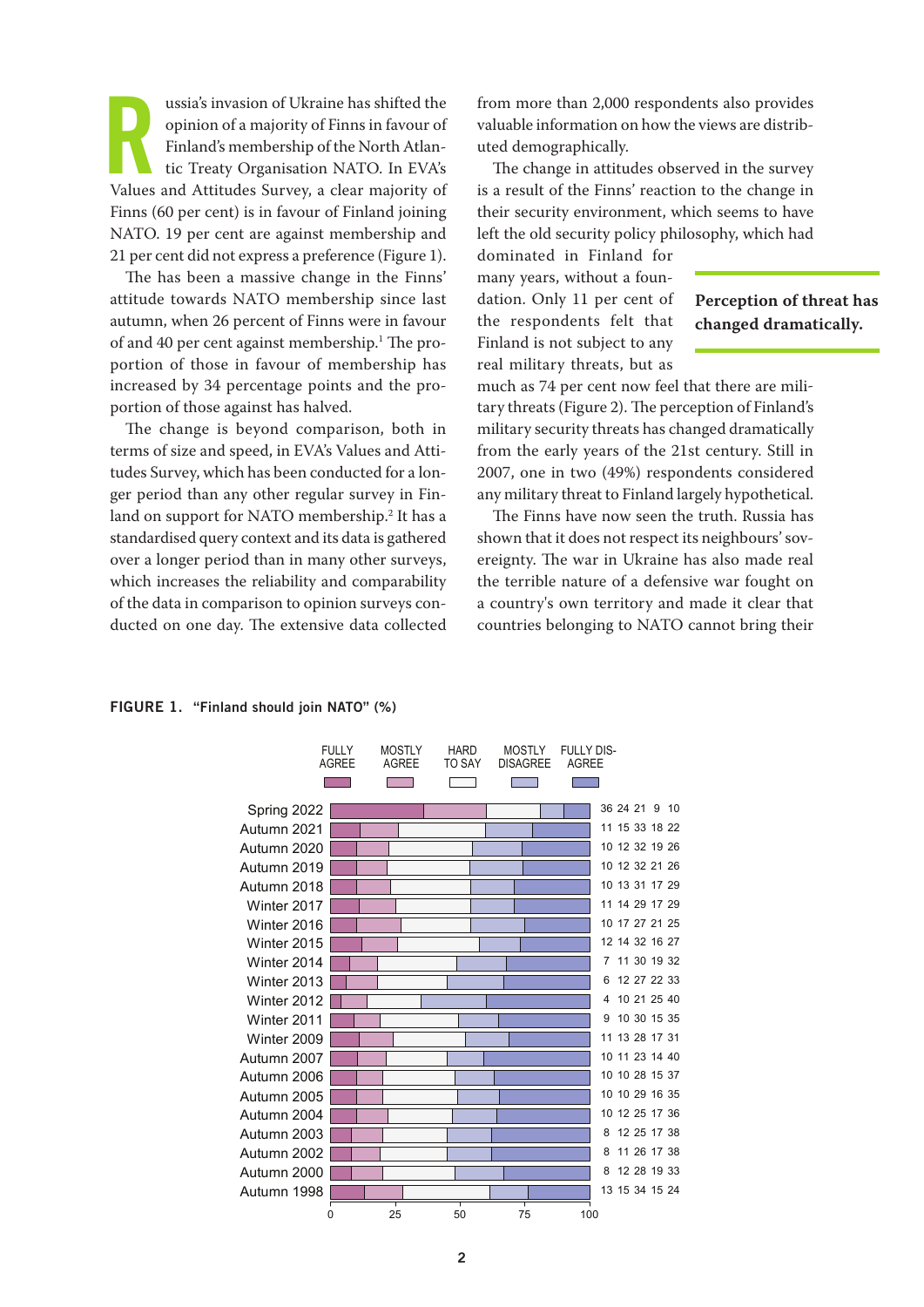FIGURE 2. "Finland is not subject to any real military threats" (%)



FIGURE 3. "Because Finland is situated next to an unstable Russia, it would be safer for Finland to be a member of NATO than non-aligned" (%)



forces to help the defence of a country that is not part of the alliance.

The Finns' opinion of this is that because Finland is situated next to an unstable Russia, it would be safer for Finland to be a member of NATO than non-aligned. This is the opinion of 64 per cent of the respondents and only 15 per cent disagree

(Figure 3). Practically all (96%) of those who were in favour of joining NATO associate the need for security with Russia's instability. (See the separate appendix with figures, which also contains a demographic breakdown of all other results presented in this publication).<sup>3</sup>

# THIS IS EVA'S SURVEY OF VALUES AND ATTITUDES

EVA's Survey of Values and Attitudes, conducted twice each year, is Finland's leading regular and broad opinion survey on social issues. EVA has conducted its surveys since 1984 and their topics cover the key themes in politics, economics, foreign relations, the environment and well-being.

The aim has been to keep the question context and method of conducting the Surveys of Values and Attitudes as uniform as possible from year to year in order to ensure comparable results and to monitor changes in attitude that take place over time. Each survey contains a number of questions on each theme. The format of the recurring questions has been kept as uniform as possible from year to year. For many topics, trends in the Finns' attitudes and values can be systematically monitored over decades.

In 2012, EVA began collecting data using an internet panel instead of carrying out the survey by mail. During the transition to the panel system, data was collected using both methods to verify the comparability of results.

The data of EVA's Survey of Values and Attitudes are stored in the Finnish Social Science Data Archive (FSD, University of Tampere), which can release the data for scientific research and teaching purposes. EVA's materials have long been included among the most requested at the FSD. They have been and are currently being used in numerous academic research projects at different universities in Finland and abroad.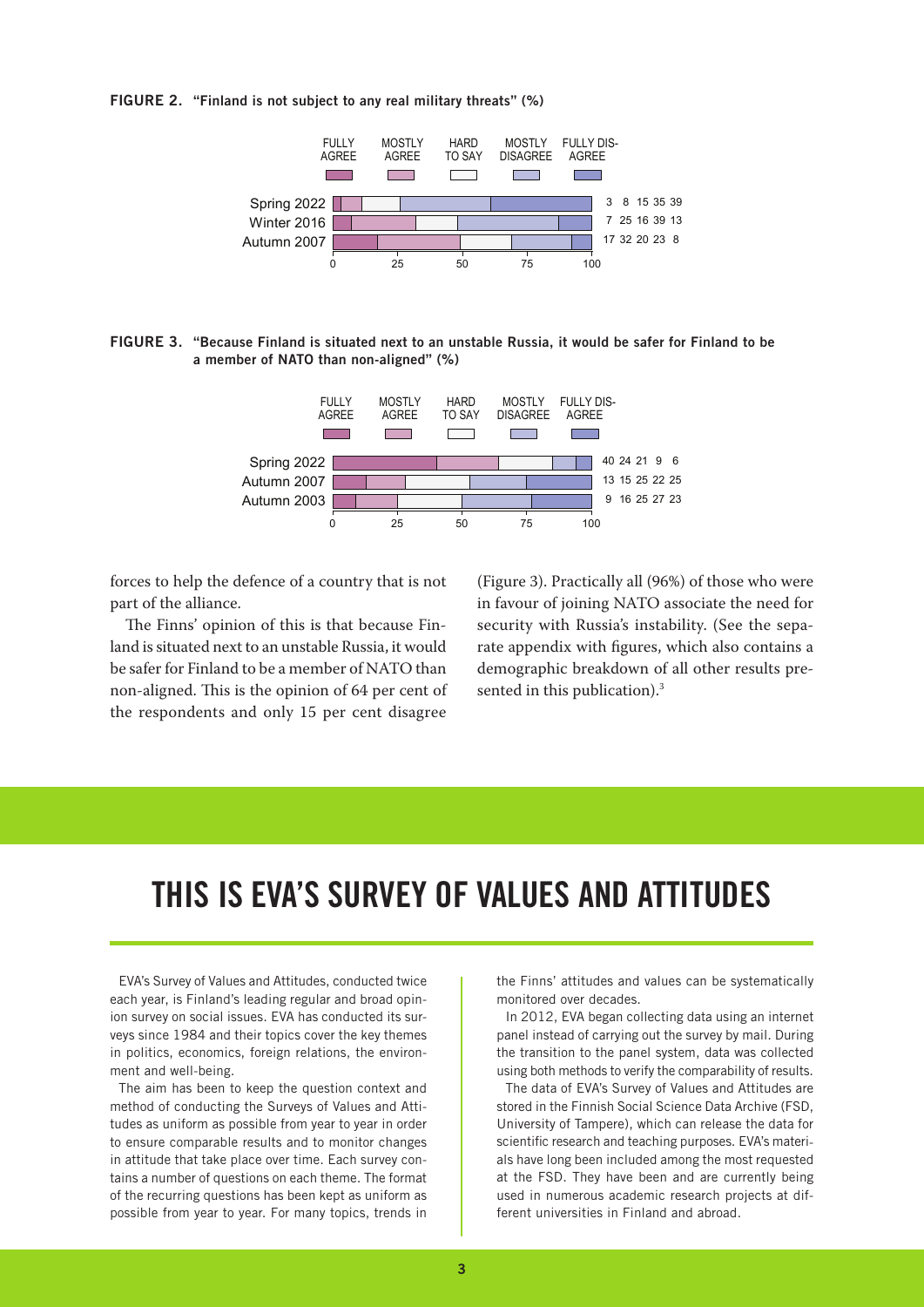# The change in attitude is broad-based

The change in the Finns' attitude to NATO is not most group. only extensive and rapid, it is also very broadbased. Only half a year earlier almost all popula- m

tion groups had reservations about NATO membership, but now the majority is in favour of it in most groups and no groups are clearly anti-NATO (Figure 4). Men are clearly in favour of NATO membership. The oldest and youngest respon-

#### FIGURE 4. "Finland should join NATO" (%) "Finland should join NATO" (%).

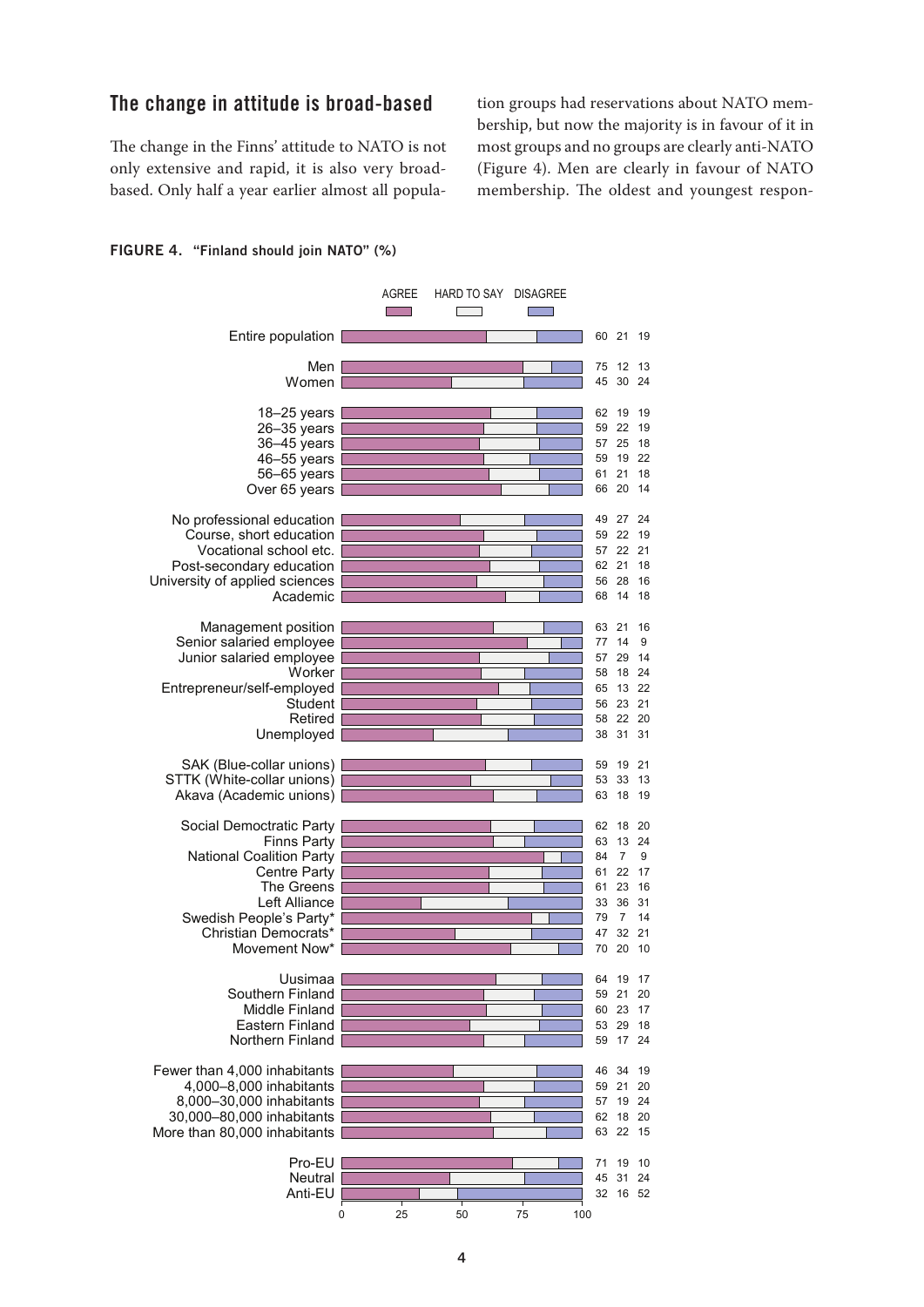dents support NATO membership slightly more than respondents in other age groups. Support for membership increases with socioeconomic status.

The greatest variations in opinion are between members of the various political parties. They are made up of three groups, the first of which includes voters from the National Coalition Party (84%) and the Swedish People's Party (79%) who are strong supporters of NATO membership. Another group includes the voters of Movement  $\text{Now}^4$  (70%), the Finns Party (63%), the Social Democrats (62%), the Centre Party (61%) and the Greens (61%). The third category includes the more NATO-sceptical supporters of the Christian Democrats (47%), and the Left Alliance (33%), of whom almost as many (31%) would reject NATO membership.

Negative attitudes towards NATO are not particular to any specific population groups, as nearly all population groups have more than a little of those opposed to NATO membership. A factor that identifies those most opposed to NATO membership is that they also oppose Finland's membership of the EU: the majority (52%) of those against EU memberships are also against membership of NATO.

# People are in a rush to join NATO

The citizens' change in attitudes regarding NATO membership did not taken place in a political vacuum, as at the time the questionnaire was conducted, the Finnish Parliament was engaged in a debate on Finnish security policy in a changed security environment.  $\frac{1}{1}$  (see

The Finnish Government is preparing an overview report to the Parliament on the change in the foreign and security policy environment and its implications for Finland.<sup>5</sup> According to the Finnish President, security policies will be reviewed raign and security policy environment and its holding on t

"not intentionally slowly but carefully" and after the report, it will be "time to draw conclusions" on security policy.6

The Finnish people agree that there is no room for delay. Of the survey's respondents, 41 per cent believe that a decision on whether to apply for NATO membership or not should be made in the coming months, before the summer. Just under a fifth (19%) could wait until the end of this year (Figure 5). The proportion of those who wish for a decision by the end of this year (60%) corresponds with those who are in favour of NATO membership (see Figure 1 above).

It is clear that the Finns do not want to turn the issue of NATO membership into a mundane political dispute. Very few (6%) would leave the matter to the period after the 2023 Parliamentary elections, and only one percent would wait a few years until after the presidential elections in 2024.

Only 12 per cent do not want to reach a solution to the matter in the next few years, instead they would postpone the consideration of the issue to the future while maintaining the so-called NATO option or the option of joining NATO some time in the future. This group of "NATO option keepers" form the majority of those opposed to NATO membership. Five percent of Finns are categorically against NATO, choosing the option "Never". This group can be regarded as the most hard-core in their opposition to NATO membership, but it is difficult to find a common denominator for them (see appendix).  $\mathbf{C}$  ,  $\mathbf{D}$  ,  $\mathbf{D}$ 

# NATO option triggered

ent on the change in the At the moment, only one in eight Finns believe in y environment and its holding on to the NATO option. This reflects very well the change that the Finnish security policy is currently in. From the mid-1990s until today, Fin-

FIGURE 5. When the decision to join or not join NATO should be made (%)

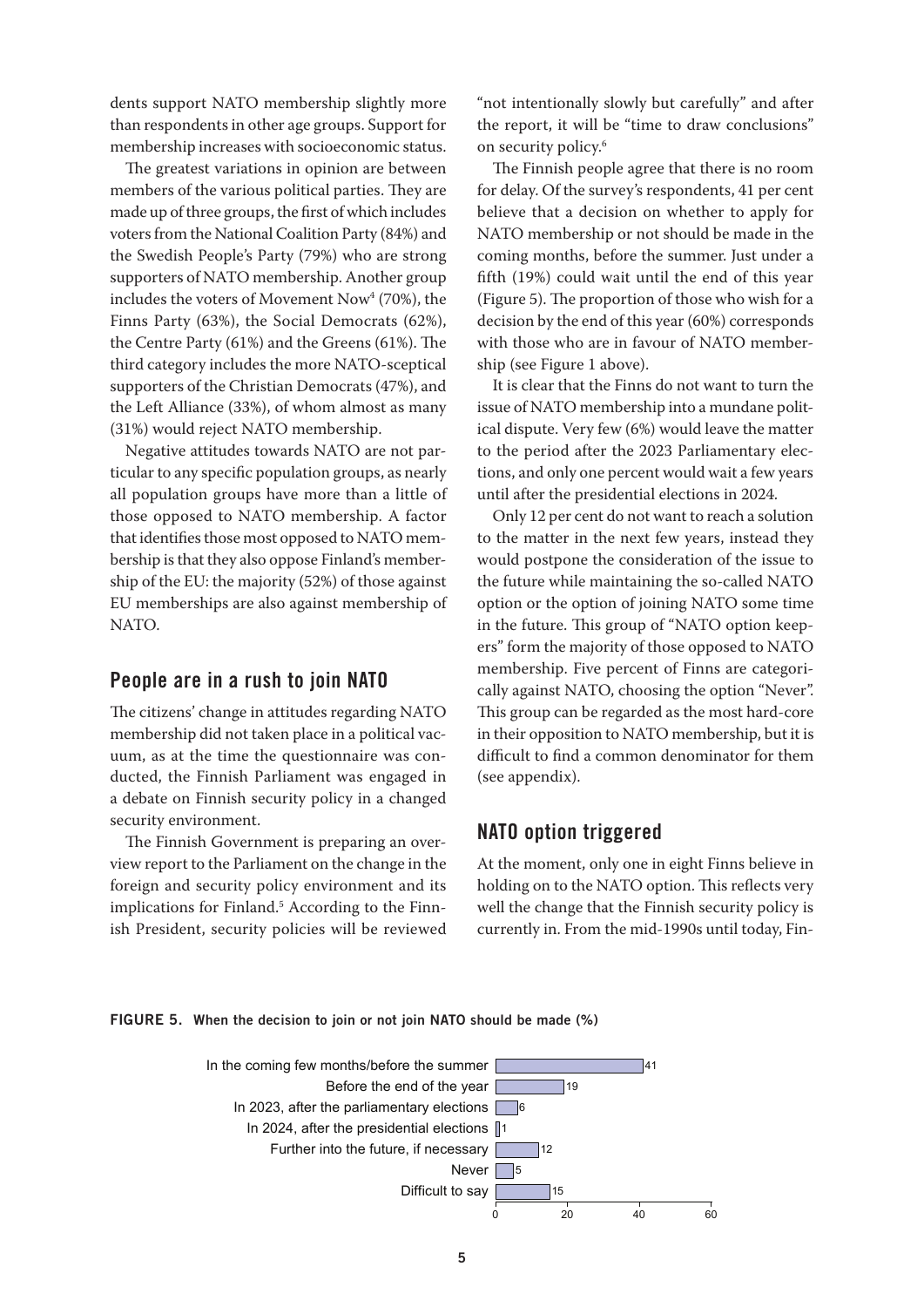land's official position on NATO membership was founded on the NATO option.7

In the latest Government Report on Finnish Foreign and Security Policy, the option is formulated as follows: "Maintaining a national room to manoeuvre and freedom of choice are also integral parts of Finland's foreign, security and defence policy. This retains the option of joining a military alliance and applying for NATO membership. The decisions are always considered in real time, taking account of the changes in the international security environment."8 Such a change in the security environment has now been announced by the Finnish leadership.

The message underlying the NATO option has now become controversial. A good third (35%) believe that Finland's policy of stability, which heated that joining a mil includes staying outside NATO and exercising the NATO option if necessary, is wise because it is cautious, but equally many (36%) disagree (Figure 6). The thesis is most appealing to Left Alliance voters (51%), but the supporters of the Centre Party (46%) and the Social Democrats (40%) are also more favourable of it than the average. The only ones who dissociate themselves completely from the message are the supporters of the National Coalition Party, with one-fifth (20%) agreeing with it and the majority (62%) rejecting it (see appendix).

On the other hand, the conflicting and mild reaction may also indicate that, on the one hand, the Finns feel that the policy of stability has worked but that the time of using the option has arrived, and also that the language of foreign policy is often difficult to understand.

The time to use the NATO option is at hand, and the Finns feel it is an urgent matter probably because they also feel that waiting until there is a threat of an attack is not realistic. 71 per cent consider it unrealistic

**When the threat of an attack is there, it will be too late.**

to think that Finland could join a military alliance when an actual threat has presented itself. Just a little more than over a tenth (11%) of Finns estimated that joining a military alliance would even nd exercising be possible when under a threat (Figure 7).

Another uncertainty regarding the use of the NATO option is whether it is realistic to believe that the NATO door will always remain open for Finn- land. This also concerns the Finns. Of the respondents, 47 per cent feel that Finland should apply for NATO membership quickly because the alliance may close the door to Finland in the future. Of the respondents, 28 per cent would not rush, either ty, with one-fifth (20%) because they are confident that NATO's doors will  $\sigma$  (62%) rejecting remain open – or because they hope that Finland will not even apply for membership (Figure 8).  $N$ , with one men  $(20\%)$  because they are connuent in

#### FIGURE 6. "Finland's stability policy, which includes staying outside NATO and exercising the NATO option if necessary, is wise cautiousness" (%)





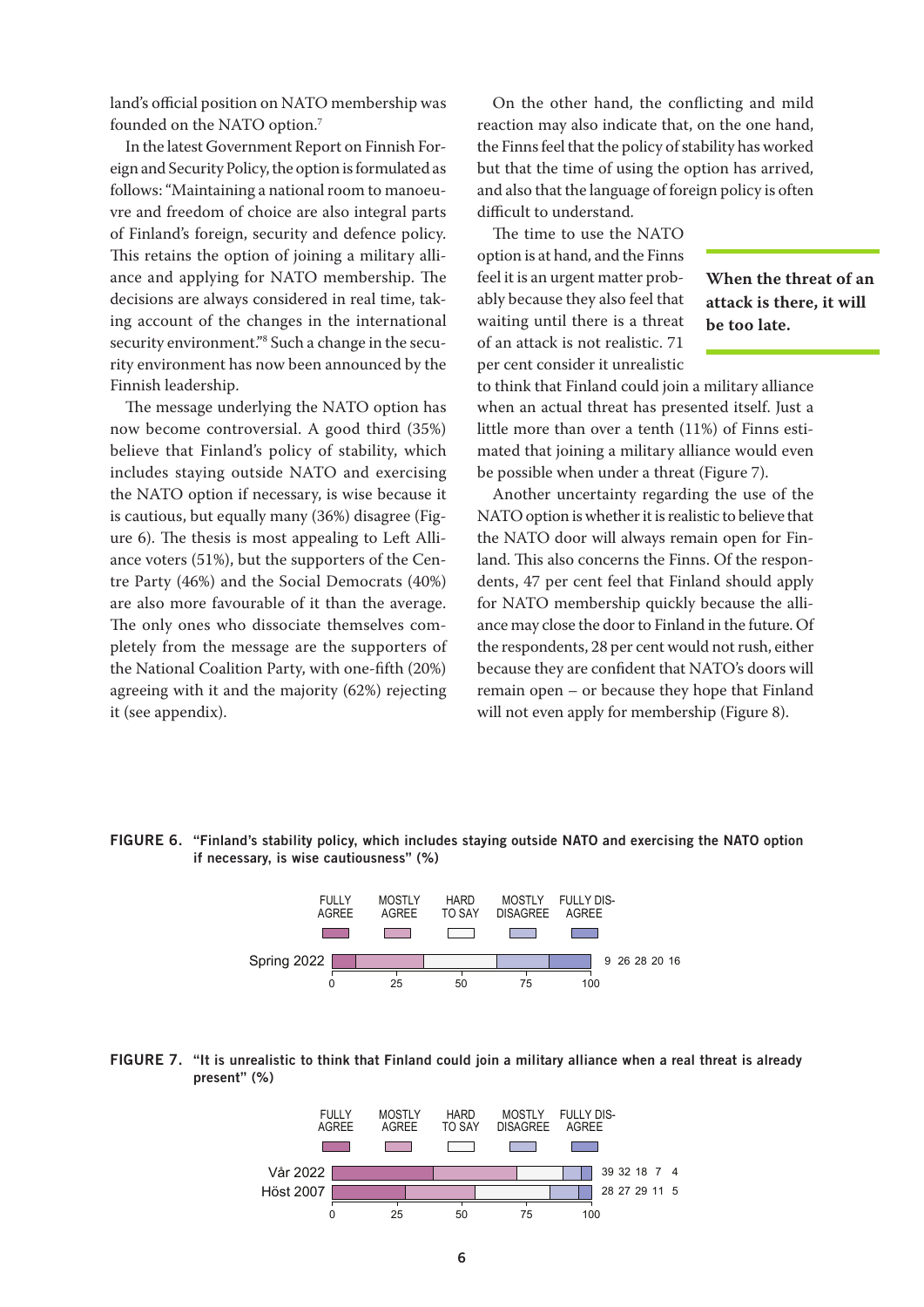#### FIGURE 8. "Finland should apply for NATO membership quickly, because it may not be possible later" (%)



# The opinion of the Finnish state leadership has limited influence

The fact that the Finnish state leadership's opinion of Finland's NATO membership does not have a significant influence on the Finns' opinions shows how determined the Finns are about membership. It also shows that the citizens' opinions are not just a reaction to the current situation and that a more permanent change of attitude may be taking place.

Two thirds of the respondents (67%) say that they would support Finland's membership of po NATO if the Finnish state leadership supported it. Just under a fifth (16%) would not agree with the state leadership's favourable position on NATO. (Figure 9).

In other words, the favourable position of the Finland's members. Finnish state leadership towards NATO would increase the support for membership by seven stee

percentage points compared to a situation where the leadership's position is unknown (see Figure 1 above).

If the leadership were to take a negative view of NATO membership, there would be less popular support for it, too, as expected, but not by a massive margin. Just under half (48%) would still be out membership. in favour of Finland's membership of NATO, and method of the state interest contract the state positions are not just under a third (31%) would agree with the state leadership's negative position on NATO. (Figure 10). Support for membership would in this case be 12 percentage points smaller than overall support for NATO membership.

The overall picture does not change significantly when the effect of the state leadership's views is asked from those who oppose NATO membership. Of the respondents, 16 per cent would not support sition of the Finland's membership of NATO even if the Finniip towards NATO would ish state leadership supported it. However, a more steeply worded question would slightly increase



FIGURE 9. "I would support Finland's NATO membership if the Finnish state leadership supported it" (%)



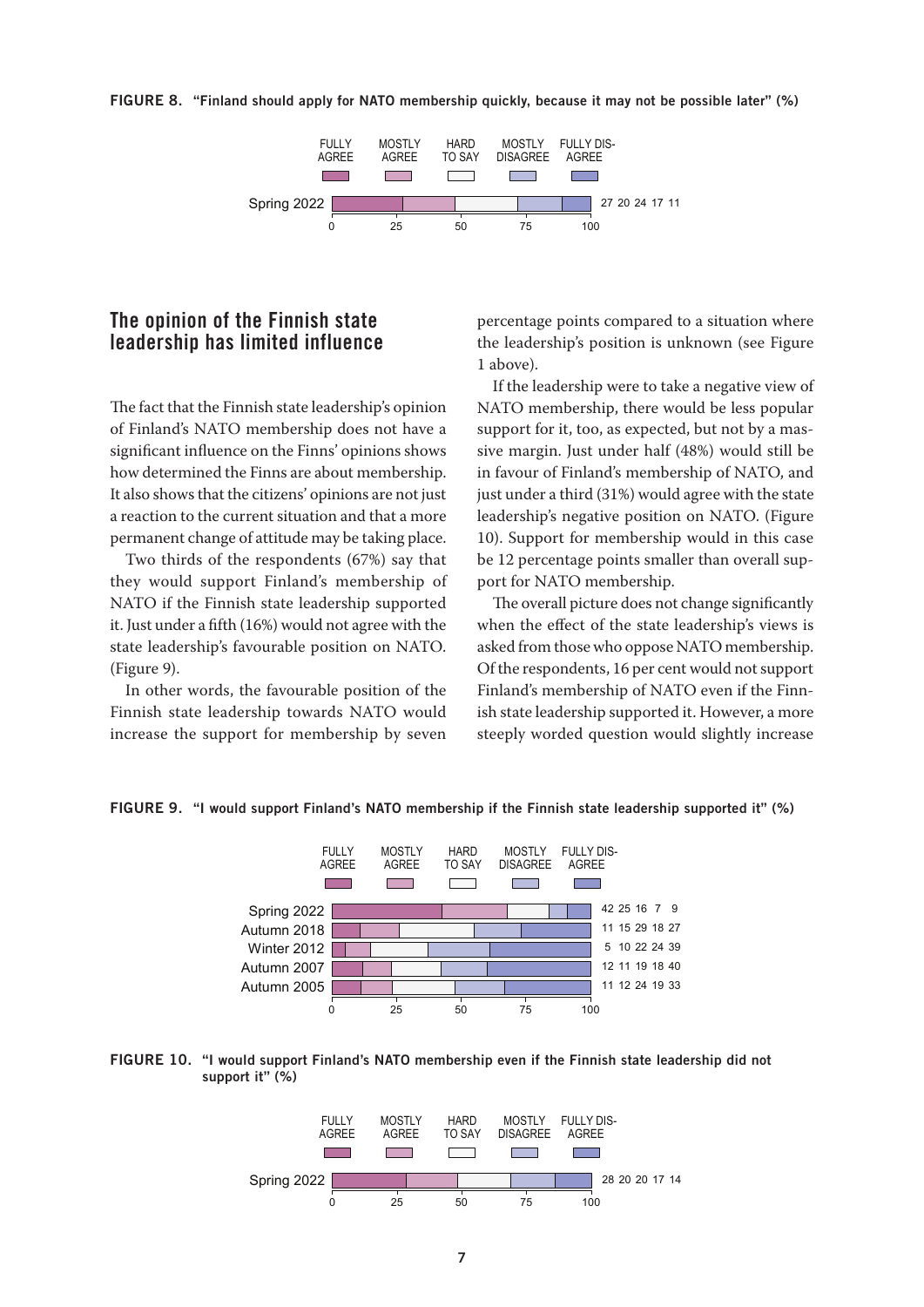support for NATO membership so that seven out of ten (71%) would answer the question with "no" (Figure 11).

Finland is not pursuing its security policy alone, and is seeking close cooperation with its ally, its neighbour Sweden. In view of this, it is not surprising that Sweden's decision will also have an effect on the Finns' opinions. Only a 11 per cent are of the opinion that Finland should not join NATO even if Sweden decided to join. 69 per cent think that Finland, too, must become a NATO member if Sweden joins. (Figure 12).

The impact of Sweden's hypothetical membership application on the Finns' NATO positions is ing the opinion of t equivalent to the effect of the Finnish state leadership's position, although with the difference that

the proportion of those opposing NATO membership would shrink to roughly 10 per cent. It seems that Finns' consider the idea of Finland being the ty policy alone, only Nordic country outside of NATO rather bleak.

In the light of the survey's results, the effect of the state leadership on the Finns' opinions can, in of the present situation, be estimated at about 10 percentage points. It is considerable, but nevertheless limited. Most importantly, it is much smaller than the spontaneous change in opinion brought about among Finns by the change in the security envii's hypothetical member-<br>
ronment. The citizens are at NATO's door, awaiting the opinion of the state leadership at the discretion of which Finland's NATO membership difference that ultimately depends on.

FIGURE 11. "I would not support Finland's membership of NATO even if the Finnish state leadership supported it" (%)



FIGURE 12. "Finland should not join NATO even if Sweden decided to join" (%)

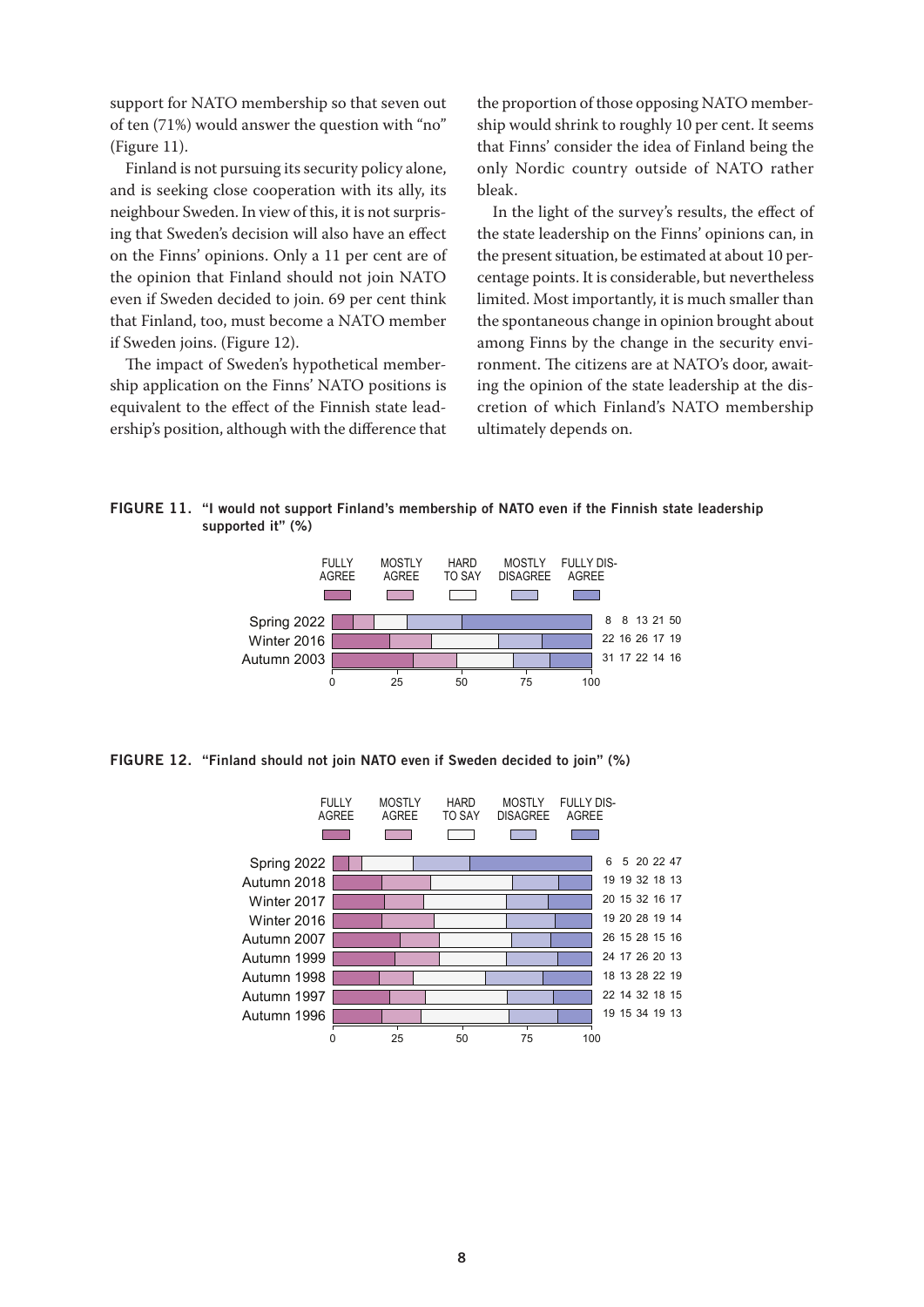#### ENDNOTES

- 1 Metelinen (2021).
- 2 Another survey that measures the long-term development of the Finns' attitudes to NATO is the survey conducted by the The Advisory Board for Defence Information, ABDI, (Maanpuolustustiedotuksen suunnittelukunta, MTS) under the Ministry of Defence. It has surveyed attitudes towards NATO membership regularly since 2005, see Maanpuolustuksen suunnittelukunta (2021).
- 3 Finns' perception of Russia as a military threat was already stronger in EVA's Survey of Values and Attitudes in spring 2021, see Haavisto (2021).
- Due to the small number of respondents, the results for the supporters of Movement Now, the Swedish People's Party and the Christian Democrats are only indicative.
- 5 Finnish Government (2022).
- 6 President of Finland (2022).
- 7 Helsingin Sanomat (2022).
- 8 Finnish Government (2020).

#### *<u>DEFEDENCES</u>*

- Haavisto, I. (2015). Turvallisuudentunne horjuu Venäjä ja terrorismi huolettavat suomalaisia, teoksessa Apunen, M. ym. (2015), Ken on maassa jämäkin? EVAn arvo- ja asennetutkimus 2015, EVA [Raportti, Taloustieto Oy, Helsinki, http://www.eva.fi/wp-content/](http://www.eva.fi/wp-content/uploads/2015/03/Ken-on-maassa-jamakin.pdf) uploads/2015/03/Ken-on-maassa-jamakin.pdf
- Haavisto, I. (2021). Venäjästä vieroitetut Suomalaiset suhtautuvat itänaapuriinsa aiempaa kriittisemmin, EVA Analyysi No 99, [https://www.eva.fi/wp-content/uploads/2021/10/eva-analyysi](https://www.eva.fi/wp-content/uploads/2021/10/eva-analyysi-no-99.pdf)no-99.pdf
- Haavisto, I. & Kiljunen, P. (2008). Kenen joukoissa seisot EVAn Suomi, EU ja maailma -asennetutkimus 2008, EVA Raportti, [Taloustieto Oy, Helsinki, http://www.eva.fi/wp-content/uploads/](http://www.eva.fi/wp-content/uploads/files/2166_kenen_joukoissa_seisot.pdf) files/2166\_kenen\_joukoissa\_seisot.pdf
- Hel[singin Sanomat \(2022\). Optio, jonka arvo vain nousee, https://](https://www.hs.fi/kuukausiliite/art-2000008551871.html) www.hs.fi/kuukausiliite/art-2000008551871.html.
- Maanpuolustustiedotuksen suunnittelukunta (2021). Suomalaisten mielipiteitä ulko- ja turvallisuuspolitiikasta, maanpuolustuksesta ja turvallisuudesta 2021, Maanpuolustustustiedotuksen suunnittelukunta MTS 2021:1, https://www.defmin.fi/files/5273/ [Suomalaisten\\_mielipiteita\\_ulko-\\_ja\\_turvallisuuspolitiikasta\\_maan](https://www.defmin.fi/files/5273/Suomalaisten_mielipiteita_ulko-_ja_turvallisuuspolitiikasta_maanpuolustuksesta_ja_turvallisuudesta_2021.pdf)puolustuksesta\_ja\_turvallisuudesta\_2021.pdf
- Metelinen, S. (2021). Nato-jäsenyyden kannatuksessa on tapahtunut hyppäys, EVA Artikkeli 26.10.2021, Elinkeinoelämän valtuuskun[ta EVA, https://www.eva.fi/blog/2021/10/26/nato-jasenyyden](https://www.eva.fi/blog/2021/10/26/nato-jasenyyden-kannatuksessa-on-tapahtunut-hyppays/)kannatuksessa-on-tapahtunut-hyppays/
- Tasavallan presidentti (2022). Presidentti Niinistö: Meillä on turvallisia ratkaisuja myös tulevaisuuteen, Uutinen, https://www.presi[dentti.fi/uutinen/presidentti-niinisto-meilla-on-turvallisia-ratkaisu](https://www.presidentti.fi/uutinen/presidentti-niinisto-meilla-on-turvallisia-ratkaisuja-myos-tulevaisuuteen/)ja-myos-tulevaisuuteen/.
- Torvi, K. (2004). Turvassa EU:ssa kaukana kavala maailma, EVAn Suomi, EU ja maailma -asennetutkimus 2004, EVA Raportti, [Taloustieto, http://www.eva.fi/wp-content/uploads/files/422\\_turvas](http://www.eva.fi/wp-content/uploads/files/422_turvassa_eussa.pdf)sa\_eussa.pdf
- Valtionneuvosto (2020). Valtioneuvoston ulko- ja turvallisuuspoliittinen selonteko, Valtioneuvoston julkaisuja 2020:30.
- Valtioneuvosto (2022). Valtioneuvosto valmistelee ajankohtaisselonteon turvallisuusympäristön muutoksista ulkoministeri Haaviston johdolla, Tiedote, https://valtioneuvosto.fi/-/10616/valtioneuvo[sto-valmistelee-ajankohtaisselonteon-turvallisuusympariston-muu](https://valtioneuvosto.fi/-/10616/valtioneuvosto-valmistelee-ajankohtaisselonteon-turvallisuusympariston-muutoksista-ulkoministeri-haaviston-johdolla)toksista-ulkoministeri-haaviston-johdolla.

#### **How the survey was conducted**

The results are based on the responses of 2,074 people. The error margin of the results is 2–3 percentage points in each direction on the level of the entire population. The data were collected from 4 March to 15 March 2022. The respondents represent the population aged 18–79 across all of Finland (excl. Åland). The material was collected in a Taloustutkimus Oy internet panel, from which the survey sample was formed through random sampling. The material has been weighted so as to represent the population according to age, gender, place of residence, education, profession or position, sector and party affiliation. The statistical analysis of the material was carried out and the graphics of the results created by Pentti Kiljunen at Yhdyskuntatutkimus Oy. The results and their more detailed itemisations by population group are available on EVA's website. EVA has conducted the Survey on Values and Attitudes since 1984.